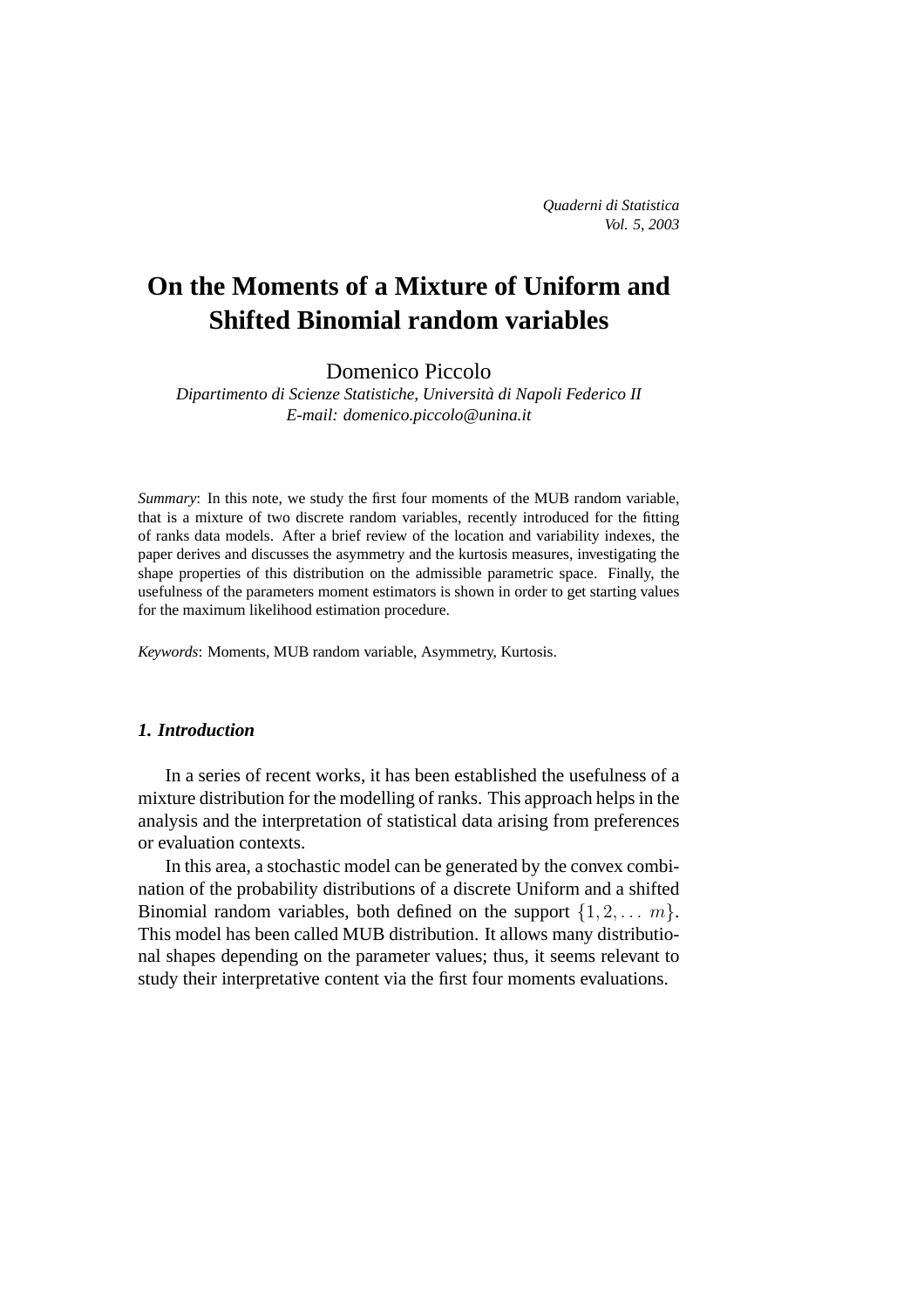From inferential and computational point of views, maximum likelihood (ML) parameters estimation is obtained in an efficient way via the E-M algorithm, as proposed by D'Elia (2003) and Piccolo (2003). However, the convergence of the algorithms involved in the E-M estimation towards the final estimates may be significantly accelerated starting from some preliminary consistent values<sup>1</sup>. Thus, the introduction of the moments estimates is a significant issue for this aim.

All these considerations support the opportunity to deepen the interpretation of the parameters, their relationships with the moments and their role in the specification of the structure and the shape of the MUB distribution.

The paper is organized as follows. In the next section, we introduce the main probabilistic structure for the MUB random variable and discuss some fundamental issues about the meaning of the parameters, while section 3 is devoted to notations and some algebraic results. Then, in section 4 we discuss the expectation and the variance of such model, and in section 5 we derive an asymmetry measure; some relationships about these moments are also presented. In section 6, a formula for the kurtosis is obtained and the results are commented with regard to the shape of the distribution. Then, in section 7 consistent parameters estimators are derived from the first two sample moments; their usefulness as initial values is discussed with the empirical support of several models estimated from a real data set. Some concluding remarks end the paper.

# *2. The MUB random variable*

We suppose that a set of m objects (or a set of m ordered evaluation degrees) has been defined, and  $r$  is the rank assigned by a single rater to a given item. Thus, our analysis concerns just the preference towards a single object (or the evaluation of a single item). Also, throughout the

<sup>&</sup>lt;sup>1</sup>The E-M algorithm has the drawback of a lengthy convergence to the ML maximum. Thus, many solutions have been proposed in the literature for accelerating this convergence: McLachlan and Krishnan (1997), pp.141-151; McLachlan and Peel (2000), pp.70-73.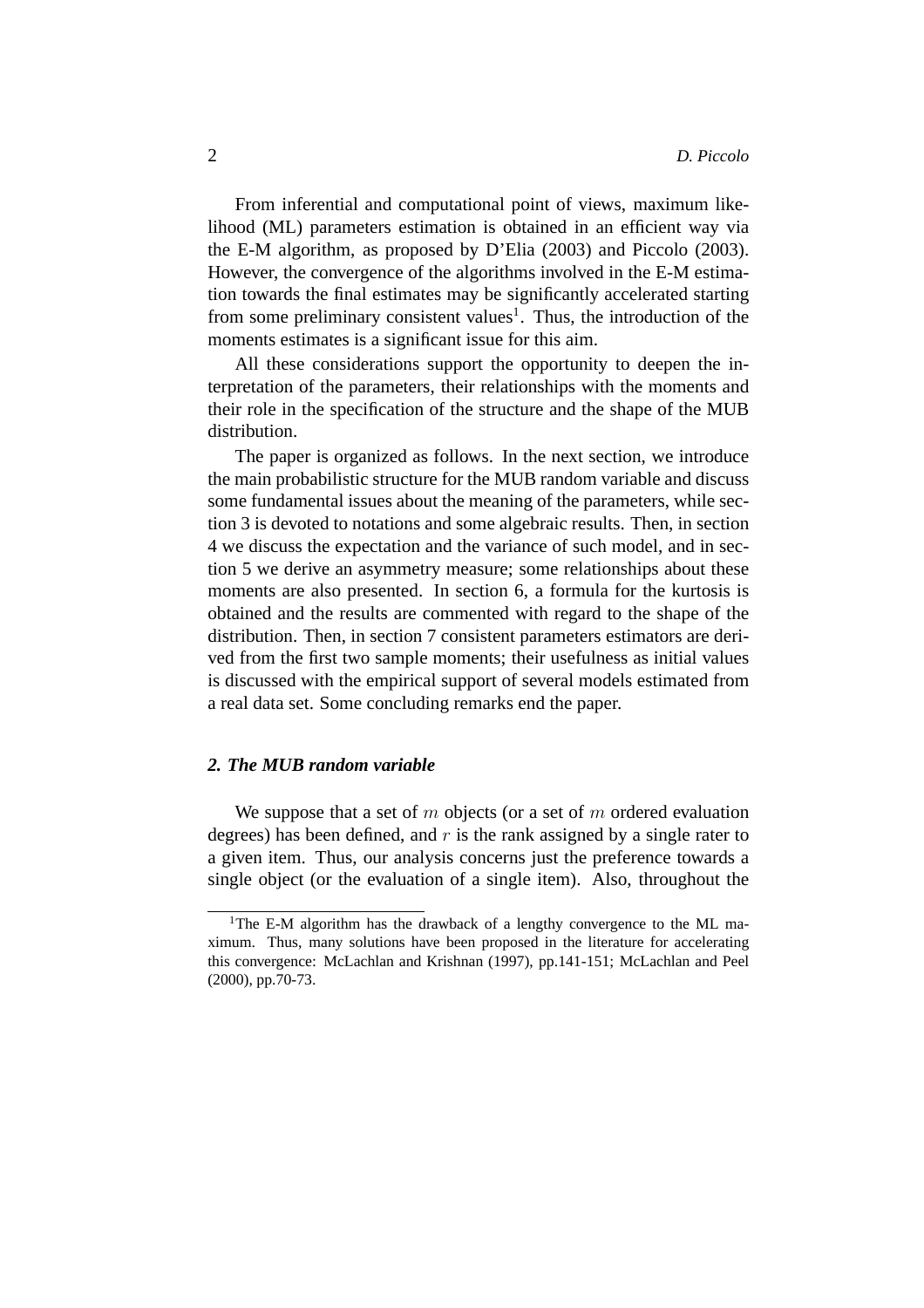paper, we assume that  $r = 1$  means "most preferred" while  $r = m$  means "least preferred". Since the number of objects (or the grades in the evaluation process) to be ranked is generally known in advance,  $m$  is a prefixed number.

Then, D'Elia and Piccolo (2003) defined a MUB random variable and denoted it by  $R \sim MUB(m, \pi, \xi)$  if:

$$
Pr(R = r) = \pi {m-1 \choose r-1} (1 - \xi)^{r-1} \xi^{m-r} + (1 - \pi) \frac{1}{m}, r = 1, 2, ..., m.
$$

Thus, the generating process is determined by the triple  $(m, \pi, \xi)$ , where  $m \geq 3$  is a positive integer<sup>2</sup> and the parametric space of  $(\pi, \xi)$ is  $[0, 1] \times [0, 1]$ .

Many interpretations can be derived from the elicitation mechanism that drives the raters' choice; for instance, it is immediate to convince oneself that  $\pi$  is a measure that is inversely related to the uncertainty of the choice, while  $\xi$  is positively related to the degree of liking expressed by the raters towards the prefixed object. We note that  $\pi \to 0$  supports a shifted Binomial distribution while  $\pi \rightarrow 1$  supports an *indifference preference* choice since any rank value included in  $\{1, 2, \ldots, m\}$  may be chosen with the same probability.

In some circumstances, it may be convenient to express the previous formula of the probability distribution in the following manner<sup>3</sup>:

$$
Pr(R = r) = (unc) + (imp) {m-1 \choose r-1} (dis)^r, r = 1,...,m;
$$

where:

$$
unc = \frac{1 - \pi}{m}; \ \ imp = \frac{\pi}{1 - \xi} \xi^m; \ \ dis = \frac{1 - \xi}{\xi}.
$$

In fact, the parameter unc is a measure of the *uncertainty share* that drives the choice, the parameter imp is an *impact coefficient* that raises

<sup>&</sup>lt;sup>2</sup>The requirement  $m \geq 3$  is a formal one; indeed, we need 2 degrees of freedom for the parameters and one more for satisfying the unit sum of the probabilities.

 $3$ Although this parametrization has been found useful in some comparative studies, it is not a one-to-one transformation, since the new quantities are obviously related each other.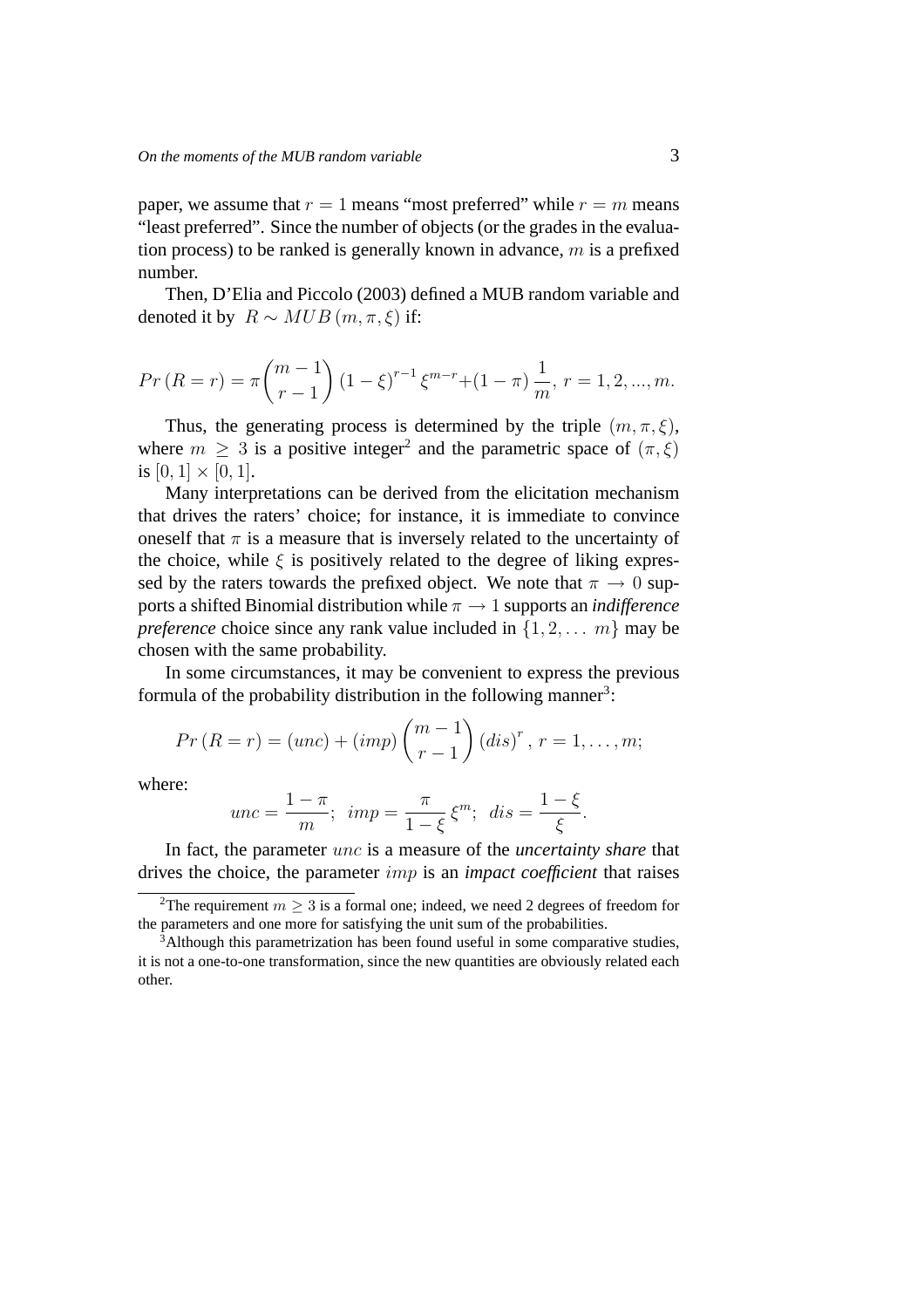the values of the probability distribution, and the parameter dis is a sort of *disliking odd measure* since it is defined as the ratio of a non-preference to a preference quantity.

In this paper, we discuss the expectation  $\mu(\pi,\xi)$  and the variance  $\sigma^2(\pi,\xi)$  of the MUB random variable; then, we will derive the formulae for an asymmetry measure  $Asym(\pi,\xi)$  and for the kurtosis  $Kurt(\pi,\xi)$ of  $R \sim MUB(m, \pi, \xi)$ . Generally, for obtaining a scale-invariant measure, the asymmetry coefficient is defined as the ratio of  $Asym(\pi,\xi)$  to  $[\sigma(\pi,\xi)]^3$ ; however, since we are just interested to the sign of the asymmetry measures we prefer to consider -throughout this note- only the numerator of the coefficient of asymmetry, that is the third central moment of R.

Formally, we let:

$$
\mu(\pi,\xi) = \mathbb{E}(R); \quad \sigma^2(\pi,\xi) = \mathbb{E}(R - \mu(\pi,\xi))^2;
$$
  
Asym $(\pi,\xi) = \mathbb{E}(R - \mu(\pi,\xi))^3$ ; Kurt $(\pi,\xi) = \frac{\mathbb{E}(R - \mu(\pi,\xi))^4}{[\sigma^2(\pi,\xi)]^2}$ .

To get some idea about this aspect, we let  $m = 12$  and in Table 1 we show the main characteristics of some MUB random variables for some admissible parameters values.

|   | $\pi$ .    | unc   | imp     | dis   | $\mu$ | $\sigma^2$ | Asym      | Kurt  |
|---|------------|-------|---------|-------|-------|------------|-----------|-------|
|   | 0.75, 0.90 | 0.021 | 2.11822 | 0.111 | 3.200 | 7.352      | 35.623    | 5.440 |
| B | 0.80, 0.50 | 0.017 | 0.00039 | 1.000 | 6.500 | 4.583      | 0.000     | 3.223 |
|   | 0.05, 0.50 | 0.079 | 0.00002 | 1.000 | 6.500 | 11.458     | 0.000     | 1.840 |
|   | 0.50, 0.25 | 0.042 | 0.00000 | 3.000 | 7.875 | 8.880      | $-20.840$ | 2.700 |

*Table 1. Some MUB distributions and their main characteristics.*

The corresponding plots of the probability distributions are presented in Figure 1.

Figure 1 confirms that the MUB random variable is able to take into accounts distributions with several different shapes including symmetric, positively and negatively skewed (in a moderate or strong degree), peaked, bell-shaped and platykurtic shapes. Moreover, the amount of uncertainty is inversely related to  $\pi$  as can be seen by comparing models B and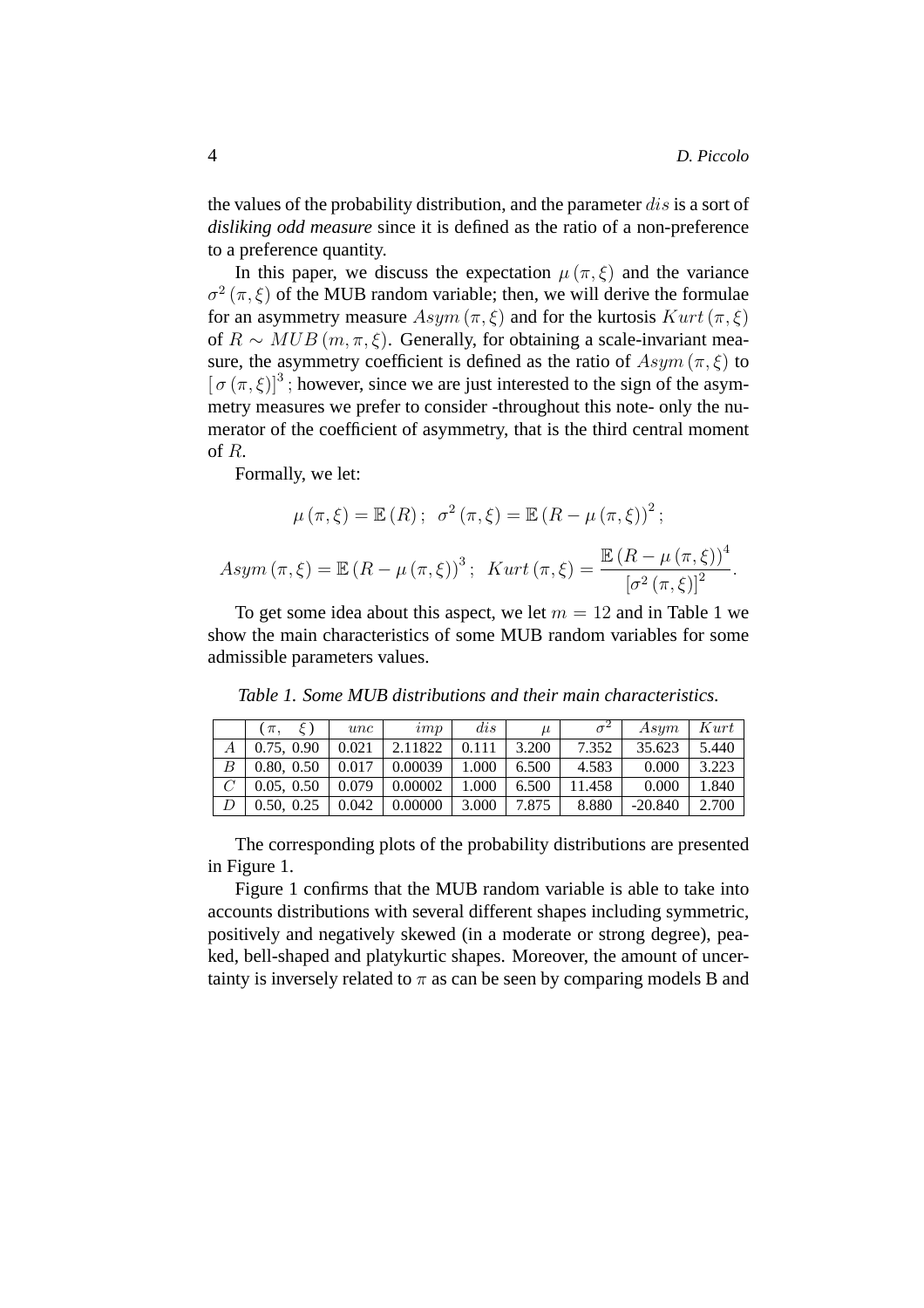

*Figure 1. Probability distributions for the MUB models of Table 1*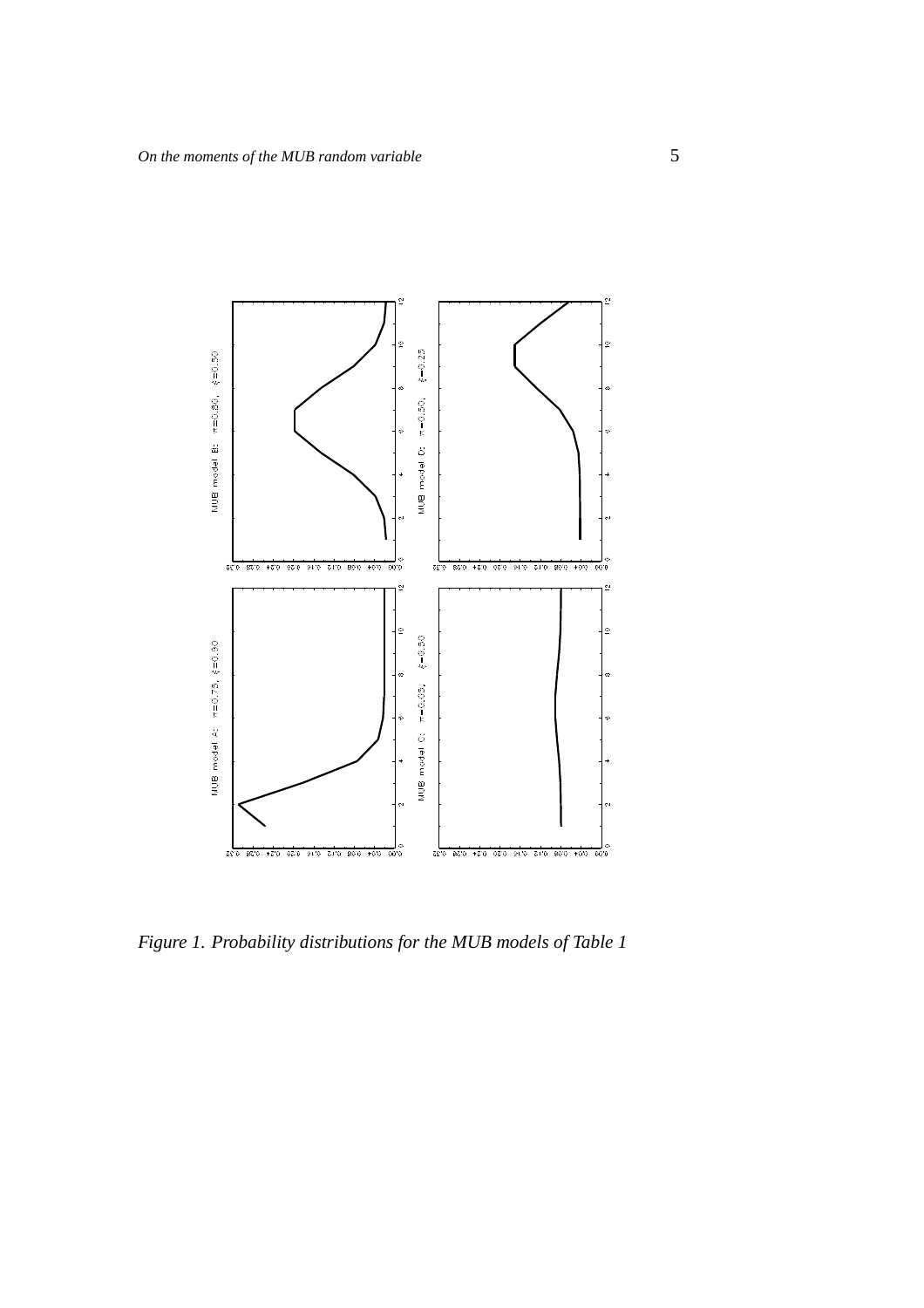C, for instance. Of course, these characteristics are all related to the first moments of the MUB random variable.

#### *3. Notation and preliminary results*

In this note, we study the first four moments of the MUB random variable and discuss the effect of the parameters  $\pi$  and  $\xi$  on the location, the variability and the shape of the mixture distribution. Then, in this section we establish some results about the moments of a mixture distributions and the main algebraic result about the moments of a shifted Binomial distribution.

Let  $B \sim h(r; \theta_1)$  and  $U \sim g(r; \theta_2)$  be two discrete random variables, both defined on the support  $\{1, 2, \ldots, m\}$ , and characterized by some parameters vectors  $\theta_1, \theta_2$ , respectively. Then, a mixture random variable  $R$  is defined by the probability mass function:

$$
f_R(r) = \pi h(r; \theta_1) + (1 - \pi) g(r; \theta_2), r = 1, ..., m,
$$

and the parameter  $\pi \in [0, 1]$ .

The generating functions  $G(t)$ ,  $G_B(t)$ ,  $G_U(t)$  of the random variables  $R, B, U$  are related, respectively, by:

$$
G(t) = \pi G_B(t) + (1 - \pi) G_U(t), \qquad \forall t \in \mathbb{R}.
$$

Then, the  $k$ -th moments from the origin of  $R$  are:

$$
\mathbb{E}\left(R^{k}\right) = \pi \mathbb{E}_{B}\left(X^{k}\right) + \left(1-\pi\right) \mathbb{E}_{U}\left(U^{k}\right), k = 0, 1, \ldots,
$$

where the expectation operators  $\mathbb{E}, \mathbb{E}_B, \mathbb{E}_U$  are to be applied with respect to the distributions of the random variables  $R, B, U$ , respectively. From these results, central and standardized moments can be obtained by standard formulae.

We denote by  $Bin(n, \psi)$  a classical Binomial distribution characterized by the parameters  $n, \psi$ , where n is the number of independent experiments and  $\psi$  is the constant probability of the event of interest in each experiment. Then, in our case,  $B$  is a shifted Binomial random variable related to  $X \sim Bin(m-1, 1-\psi)$  by:  $B = X + 1$ . Instead,  $U \sim Ud(m)$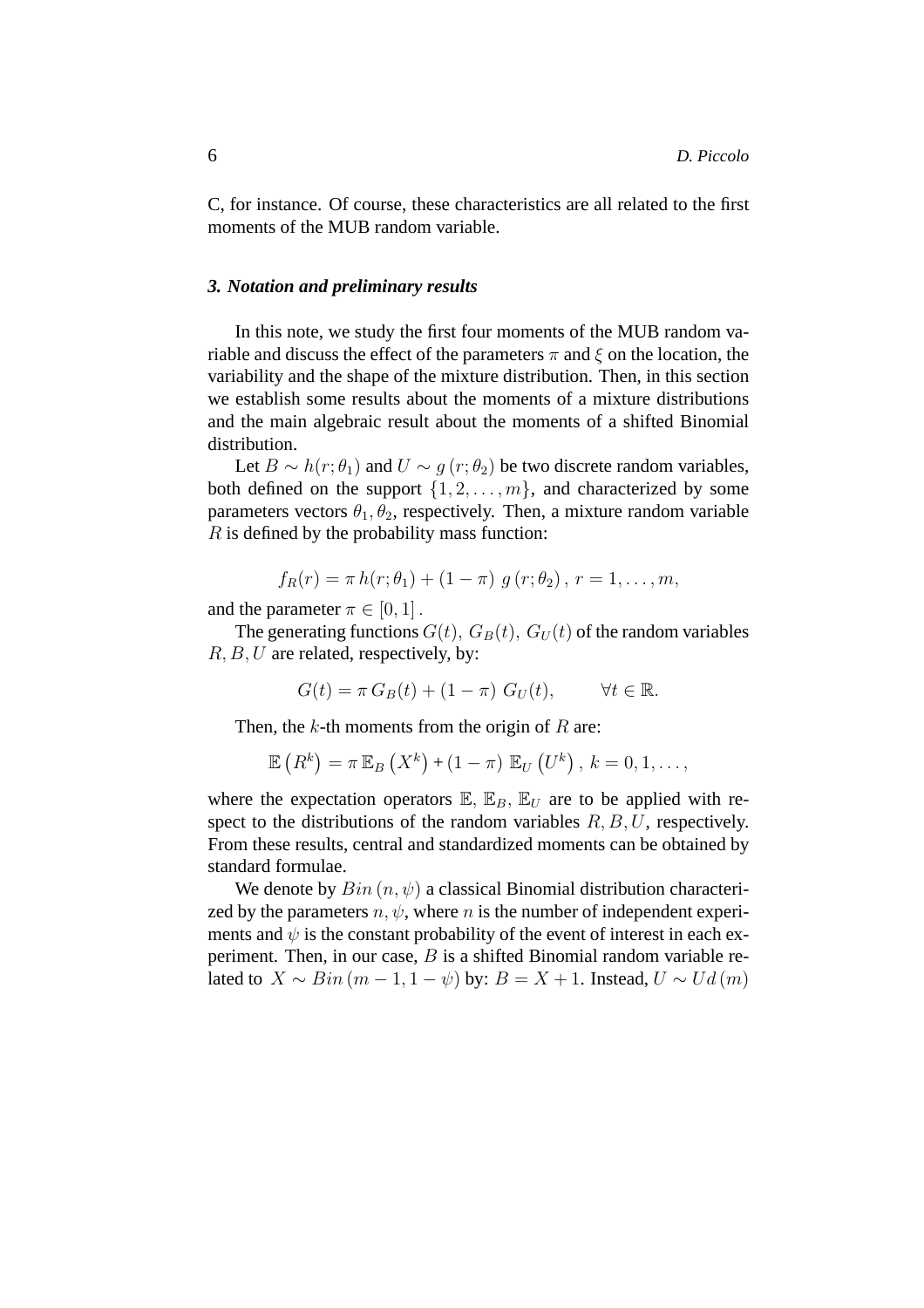is a Uniform (rectangular) random variable defined over  $\{1, 2, \ldots, m\}$ . Their moments are well known in the literature (see: Johnson and Kotz, 1969, for instance).

Using a convenient matrix-oriented notation, the basic result for the following pages is the formula:

$$
\sum_{r=1}^{m} \begin{bmatrix} r \\ r^2 \\ r^3 \\ r^4 \end{bmatrix} \binom{m-1}{r-1} (1-\xi)^{r-1} \xi^{m-r} = (m-1) \mathbf{B}_{(m)} \begin{bmatrix} \xi \\ \xi^2 \\ \xi^3 \\ \xi^4 \end{bmatrix} + \begin{bmatrix} m \\ m^2 \\ m^3 \\ m^4 \end{bmatrix},
$$

where the non-zero elements  $b_{ij}$  of the  $B_{(m)}$  matrix depend only upon  $m$  and are defined by:

$$
b_{11} = -1;
$$
  
\n
$$
b_{21} = -(2m - 1);
$$
  
\n
$$
b_{31} = -(3m^2 - 3m + 1);
$$
  
\n
$$
b_{41} = -(2m - 1) (2m^2 - 2m + 1);
$$
  
\n
$$
b_{22} = (m - 2);
$$
  
\n
$$
b_{32} = 3 (m - 1) (m - 2);
$$
  
\n
$$
b_{42} = (m - 2) (6m^2 - 12m + 7);
$$
  
\n
$$
b_{33} = -(m - 2) (m - 3);
$$
  
\n
$$
b_{43} = -2 (m - 2) (m - 3) (2m - 3);
$$
  
\n
$$
b_{44} = (m - 2) (m - 3) (m - 4).
$$

The previous formula has been obtained, after some algebraic manipulations, from the moments of the Binomial random variable via the moment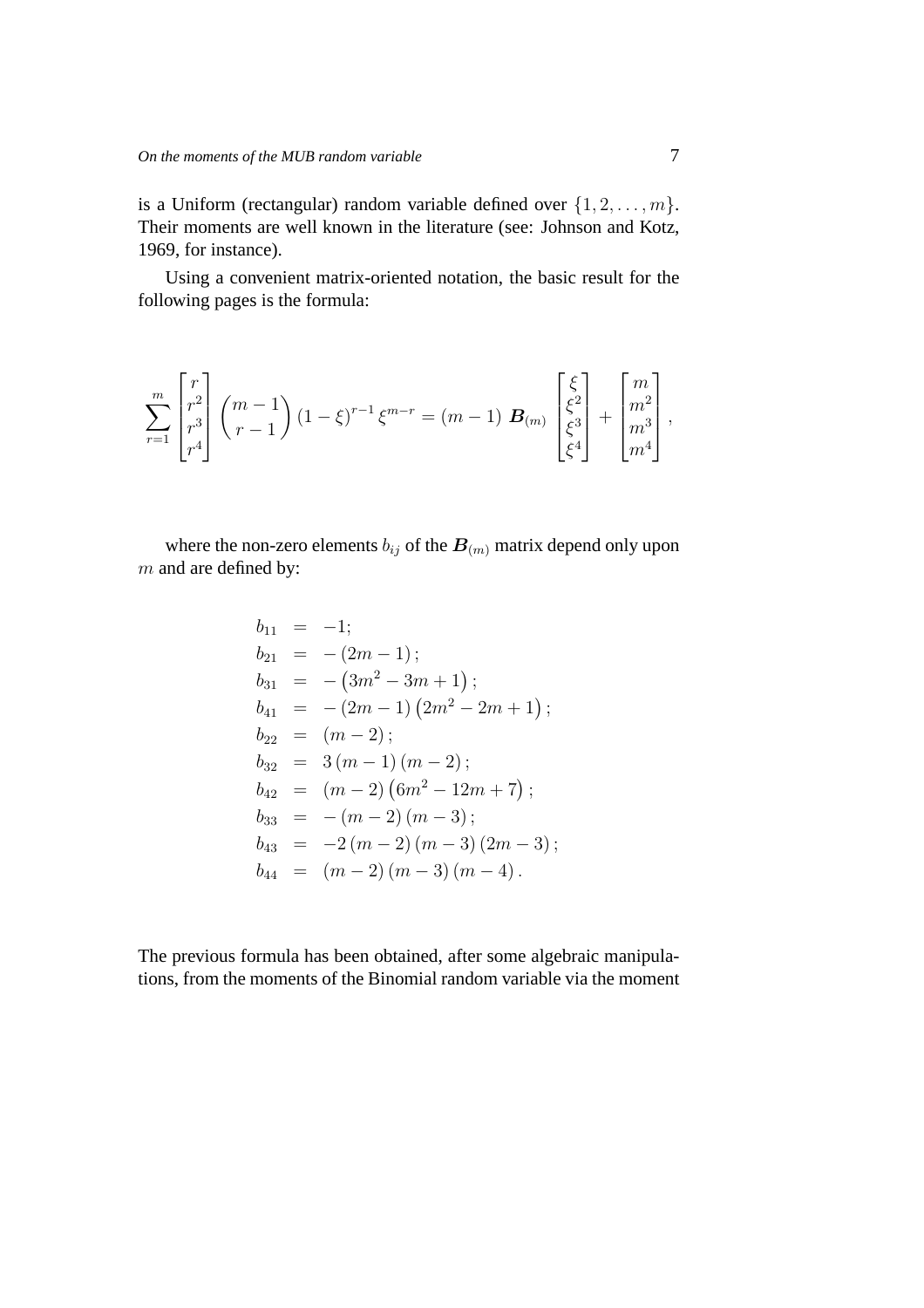or the factorial generating functions<sup>4</sup>.

# *4. Expectation and variance of the MUB random variable*

Following the previous approach, it is immediate to derive the expectation of the MUB random variable:

$$
\mu(\pi,\xi) = \pi (m-1) \left( \frac{1}{2} - \xi \right) + \frac{(m+1)}{2}.
$$

Starting from the mid-range of the distribution,  $(m + 1)/2$ , the mean value of R increases (decreases) as long as  $\xi$  is less than (more than)  $\frac{1}{2}$ .

Figure 2 shows the behavior of the expectation of  $R$  over the parametric space. It confirms that when both  $\pi$  and  $\xi$  increase towards 1 the mean value converges to 1, and thus the MUB model implies a greater preference for the given object.

In a similar way, we obtain the variance of the MUB distribution:

$$
\sigma^{2}(\pi,\xi) = (m-1)\left\{\pi \xi (1-\xi) + (1-\pi) \left[\frac{m+1}{12} + \pi (m-1) \left(\frac{1}{2} - \xi\right)^{2}\right]\right\}.
$$

The variance reaches its minimum when both  $\pi$  and  $\xi$  increase to 1; for a given  $\pi$ , the variance has a maximum when  $\xi = \frac{1}{2}$  $\frac{1}{2}$ .

Re-arranging the formula of the variance, we can write:

$$
\frac{\sigma^2(\pi,\xi)}{(m-1)} = \pi\xi(1-\xi)[2-m+\pi(m-1)]+(1-\pi)\frac{[3\pi(m-1)+(m+1)]}{12},
$$

and from this alternative formulation it is immediate to realize that:

$$
\sigma^{2}(\pi,\xi)=\sigma^{2}(\pi,1-\xi),
$$

confirming that the variability of the  $R$  distribution is symmetric around  $\xi = 1/2$  (Figure 3).

<sup>4</sup>All the results of this paper have been checked from a symbolic point of view by the Maple<sup>©</sup> language and from a computational point of view by the Gauss<sup>©</sup> programming language.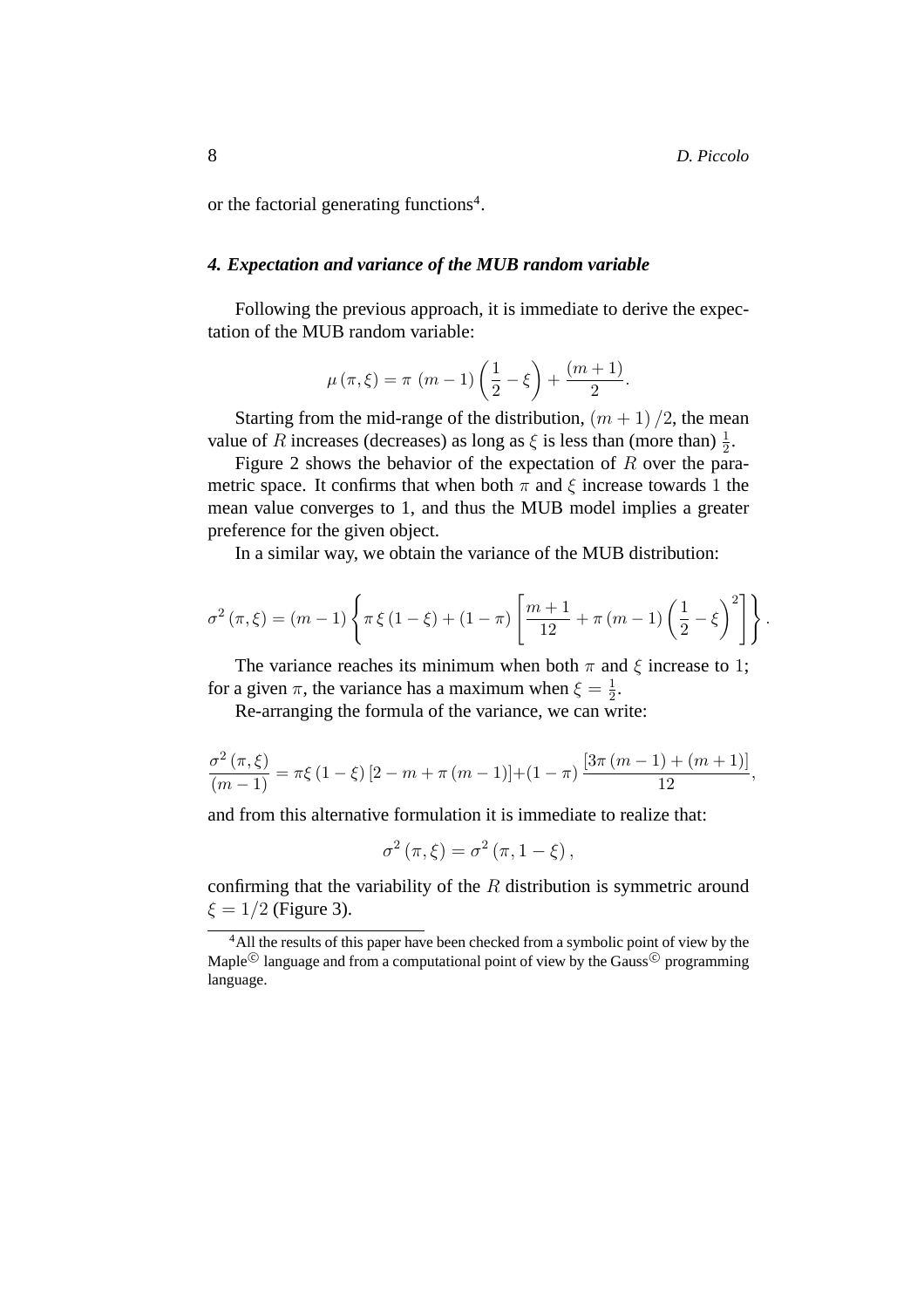

*Figure 2. Expectation of the MUB random variable*



*Figure 3. Variance of the MUB random variable*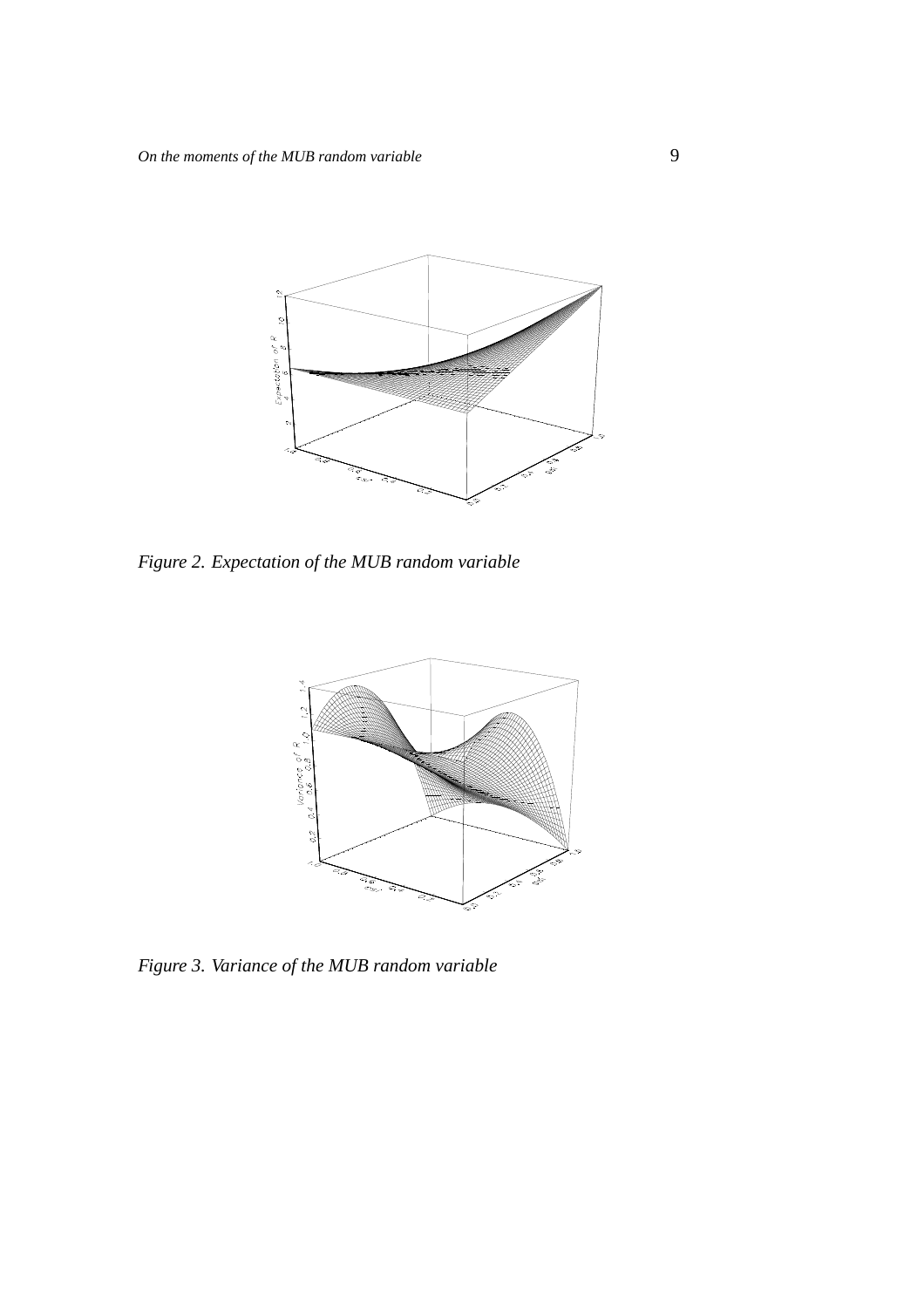# *5. Asymmetry of the MUB random variable*

In this section, we derive and discuss an asymmetry measure for the MUB random variable. In fact, as it concerns the sign of the asymmetry coefficient, it is sufficient to study only the third central moment as defined in the section 2.

After a lengthy algebra, we found that:

$$
Asym (\pi, \xi) = \pi (m-1) (2\xi - 1) \frac{[A(\pi) \xi (1 - \xi) + B(\pi)]}{4},
$$

where:

$$
A(\pi) = 4(m-1)^2 \pi^2 - 6(m-1)(m-2) \pi + 2(m-2)(m-3);
$$
  
\n
$$
B(\pi) = (m-1)[(1-\pi)(1+\pi(m-1))];
$$

are functions only of the parameter  $\pi$ .

From this formula, we can derive some general results:

- i)  $Asym\left(\pi,\frac{1}{2}\right)=0, \forall \pi \in [0,1];$
- ii)  $Asym (\pi, \xi) = -Asym (\pi, 1 \xi), \forall \pi \in [0, 1].$

Figure 4 shows the behavior of  $Asym(\pi,\xi)$  over the parametric space.

There is an immediate relationship between the asymmetry and the expectation of the MUB random variable, as the mean value of this distribution increases (decreases) as long as the asymmetry is markedly negative (positive). This fact has an interpretative consequence since it shows that the mean preference of the raters towards a fixed object increases (decreases) with respect to the mid-range together with the negative (positive) value of the asymmetry measure. Briefly, a positive (negative) asymmetry is accompanied by a preference (adversity) toward the object.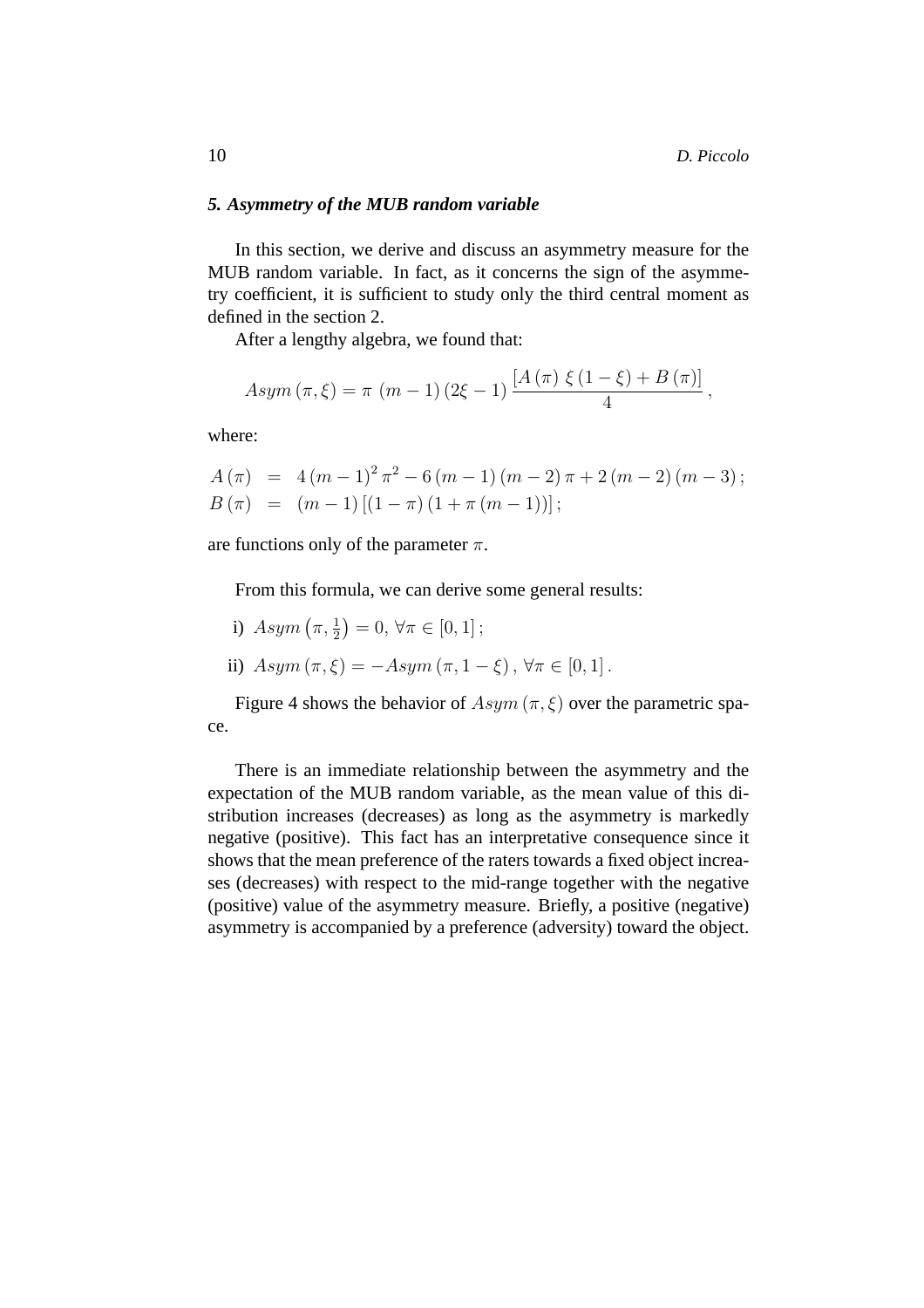

*Figure 4. Asymmetry measure of the MUB random variable*

# *6. Kurtosis of the MUB random variable*

In this section, we derive and discuss the kurtosis of the MUB random variable defined as the fourth standardized moment; for this measure it is more convenient to take into account also the effect of the denominator. Indeed, we need a scale invariant index for referring our measure to the kurtosis of the standardized Gaussian random variable.

The relevance of this aspect stems from three facts:

- i) peaked ranks distributions are those with a neat preference (adversity) depending upon the positive (negative) sign of  $(\xi - 1/2)$ ;
- ii) in the family of MUB random variables, very peaked distributions are allowed only when there is a mode at  $R = 1$  or at  $R = m$ ;
- iii) a large number of items increases the performance of the Central Limit theorem on the elicitation mechanism since, in this case, the uncertainty factor is greater.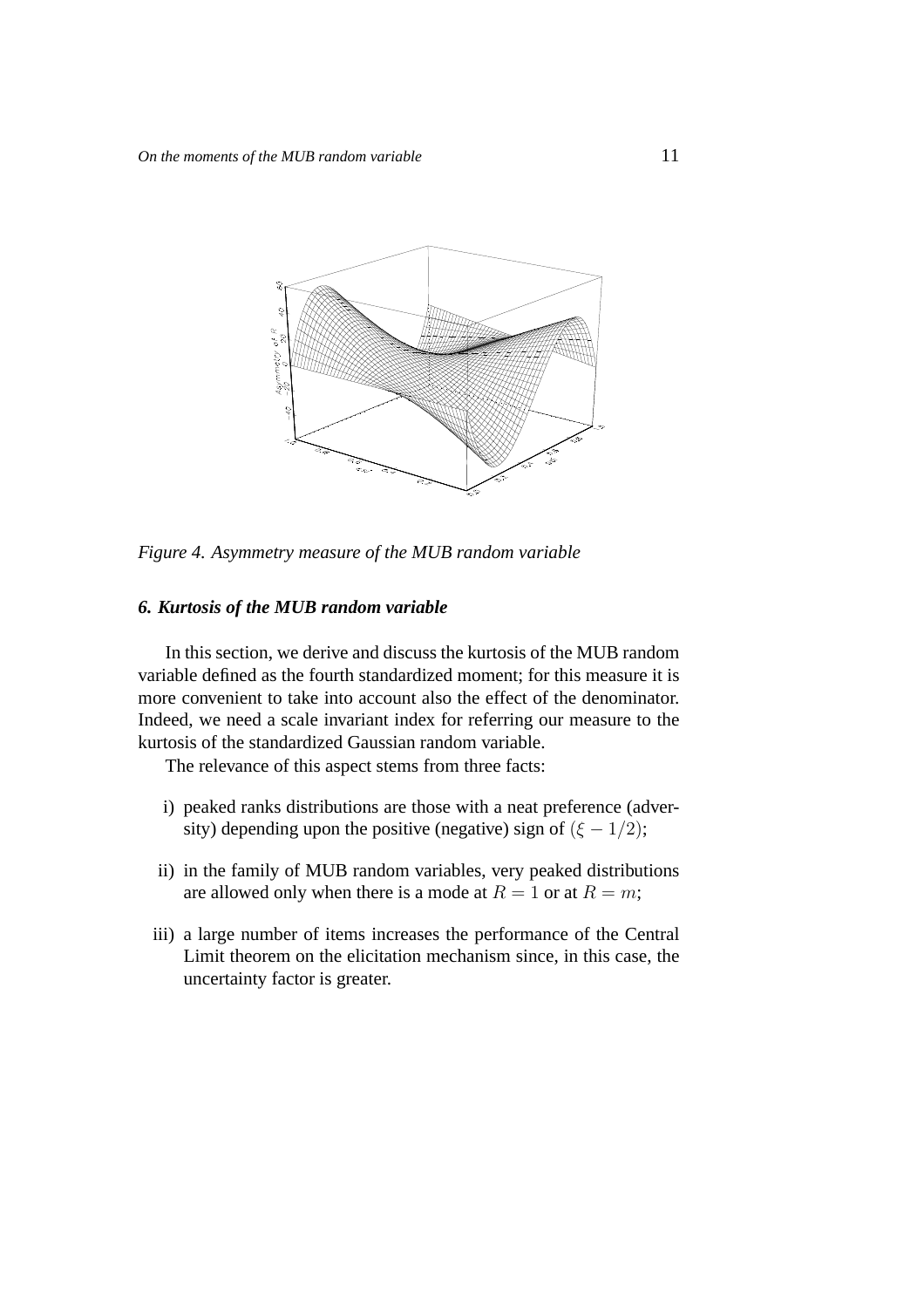Proceeding as in the previous sections, we get the following for the numerator of the kurtosis<sup>5</sup>:

$$
Kurt(m, \pi, \xi) = \frac{3 N(\pi, \xi)}{5 (m-1) D(\pi, \xi)},
$$

where

$$
N(\pi,\xi) = A_0 + A_1(\xi)\pi + A_2(\xi)\pi^2 + A_3(\xi)\pi^3 + A_4(\xi)\pi^4;
$$
  
\n
$$
D(\pi,\xi) = (B_0 + B_1(\xi)\pi + B_2(\xi)\pi^2)^2;
$$

and the coefficients are defined by:

$$
A_0 = (m+1) (3m^2 - 7);
$$
  
\n
$$
A_1(\xi) = 4(m-2) [c_0 + c_1\xi + c_2\xi^2 + c_3\xi^3 (2 - \xi)];
$$
  
\n
$$
A_2(\xi) = 30 (m-1) (m-2) (2\xi - 1)^2 [8\xi (1 - \xi) (m - 2) - (m - 1)];
$$
  
\n
$$
A_3(\xi) = 60 (m-2) (m-1)^2 (2\xi - 1)^2 (6\xi^2 - 6\xi + 1);
$$
  
\n
$$
A_4(\xi) = -45 (m-1)^3 (2\xi - 1)^4;
$$
  
\n
$$
B_0 = m + 1;
$$
  
\n
$$
B_1(\xi) = 2 (m-2) (6\xi^2 - 6\xi + 1);
$$
  
\n
$$
B_2(\xi) = -3 (m-1) (2\xi - 1)^2.
$$

For simplifying the expression of  $A_1(\xi)$ , we let:

$$
c_0 = (3m^2 - 6m + 1); \qquad c_1 = -30(m^2 - 4m + 5);
$$
  

$$
c_2 = 30(3m^2 - 18m + 29); \quad c_3 = -60(m - 3)(m - 4).
$$

Then, we examine the plot of  $Kurt(\pi, \xi)$ , for varying  $\pi$  and  $\xi$  over their parametric space (Figure 5). The surface enhances the symmetry of the kurtosis and the quick increase of this measure towards the borders of the parametric space; indeed, the kurtosis coefficient can not be computed on the border since, for  $\xi = 0$  and  $\xi = 1$ , we obtain a zero variance.

<sup>5</sup>Although the denominator of this formula is related to the squared variance of the MUB distribution, we prefer a more compact expression for computational purposes.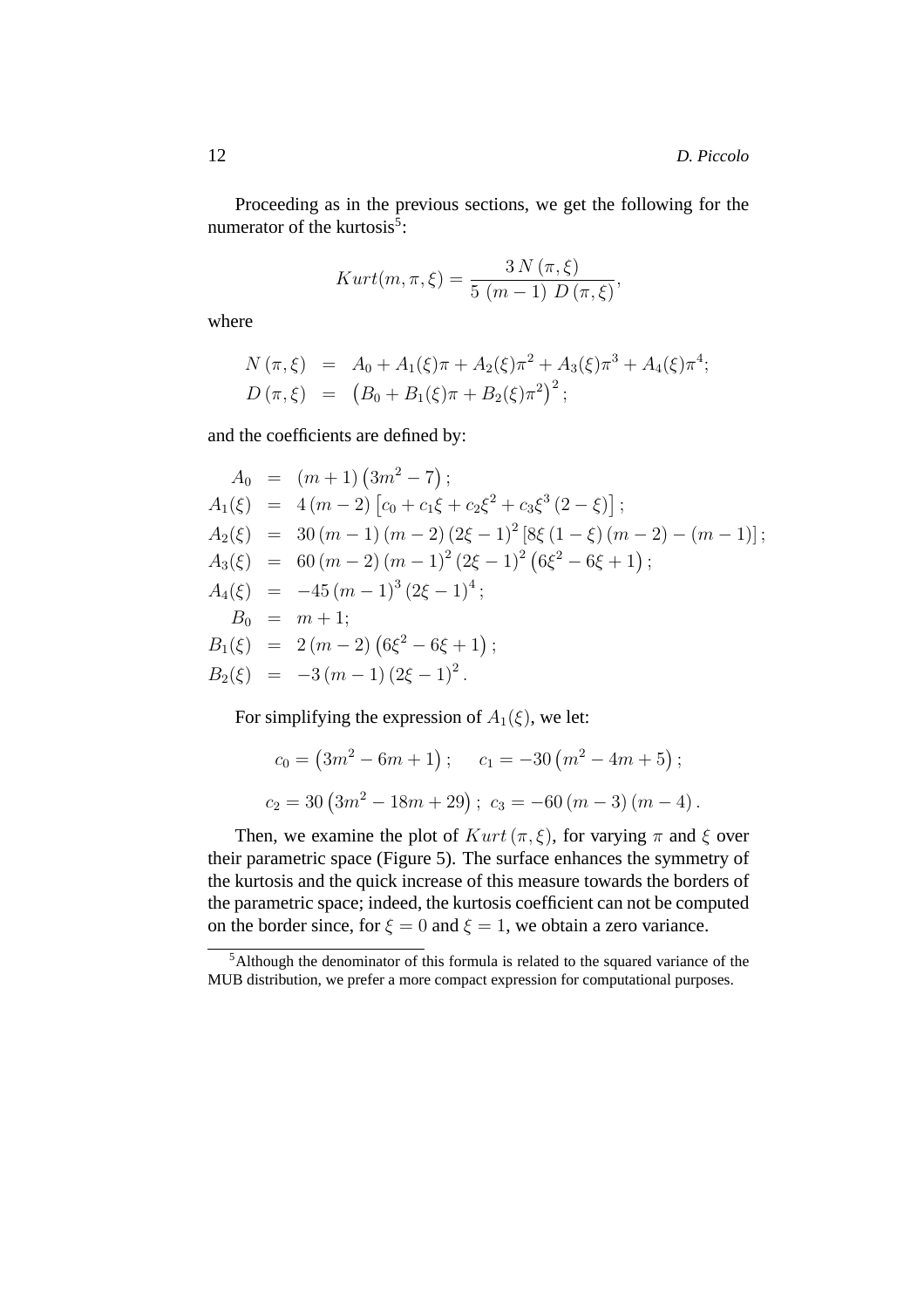

*Figure 5. Kurtosis of the MUB random variable*

From the kurtosis formula, we found that:

$$
Kurt\left(\pi,\xi\right)=Kurt\left(\pi,1-\xi\right),\,\forall m\geq 3.
$$

Thus, it turns out that it is useful to study kurtosis only for  $0 \le \xi \le 1/2$ .

A direct interpretation of the kurtosis formula is extremely cumbersome; thus, we limit ourselves to quote some useful properties obtained in several specific cases.

When  $\xi = 1/2$ , the distribution is symmetric and the kurtosis coefficient can be greatly simplified:

$$
Kurt\left(\pi,\frac{1}{2}\right) = \frac{3\left[(m+1)\left(3m^2-7\right) - (m-2)\left(3m^2+9m-34\right)\pi\right]}{5\left(m-1\right)\left[(m-2)\pi - (m+1)\right]^2}.
$$

When  $\xi = 1/2$  and the kurtosis approaches the value of 3 we expect a bell-shaped distribution. Indeed, the equation:  $Kurt (\pi, \frac{1}{2}) = 3$ , has two real and admissible solutions only for  $m \ge 10$ :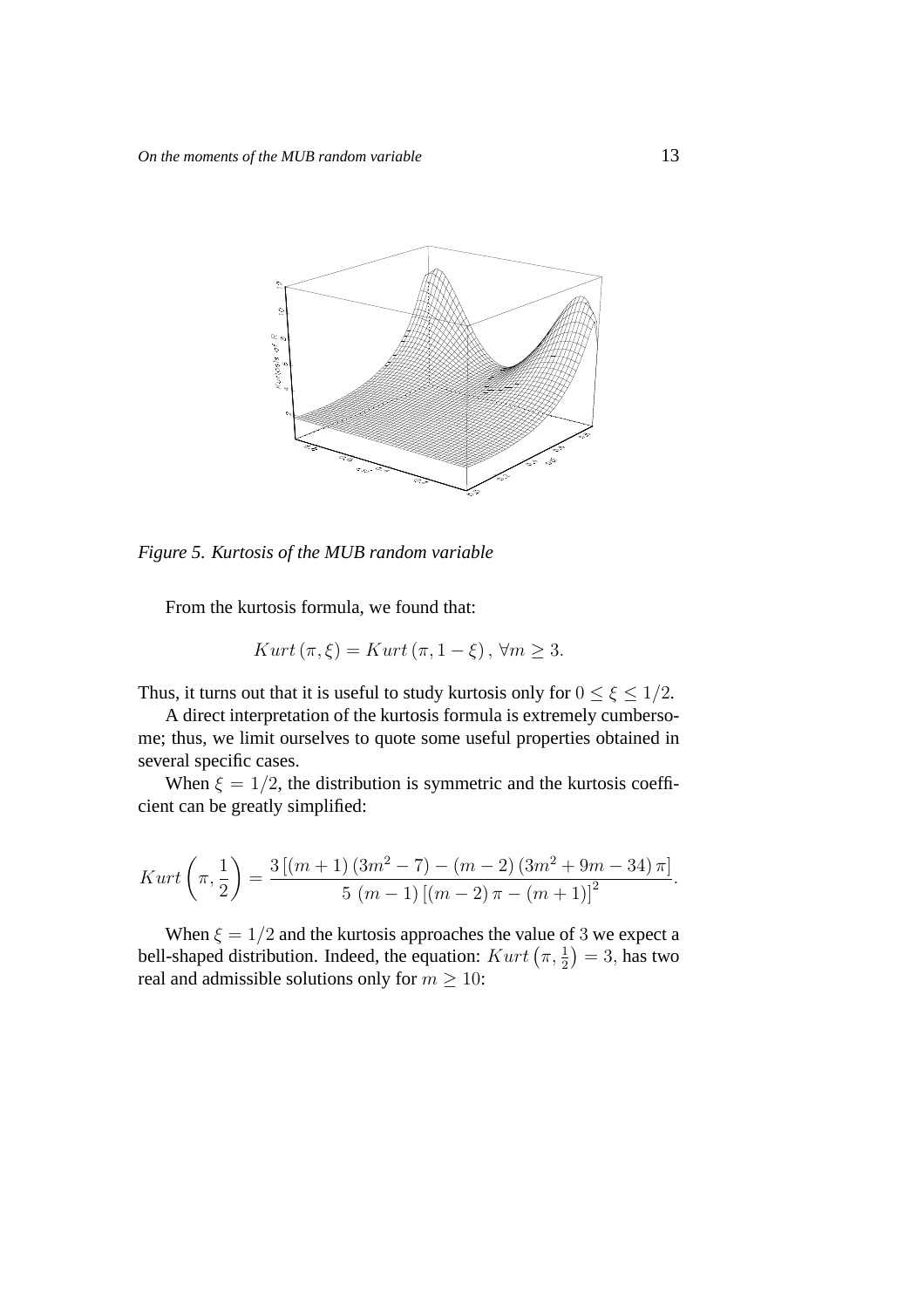$$
\pi_i = \frac{7m^2 - 9m + 24 \pm \sqrt{9m^4 - 126m^3 + 417m^2 - 432m + 616}}{10(m - 1)(m - 2)}, i = 1, 2.
$$

Note that:

$$
\lim_{m \to \infty} \pi_1 = 1; \ \lim_{m \to \infty} \pi_2 = 2/5 = 0.4.
$$

Table 2 gives the solutions of  $Kurt(\pi_i, \frac{1}{2})$  $\frac{1}{2}$ ) = 3 for some common values of m. The values of  $\pi$  reported in the table are those implied by a MUB distribution whose shape is mostly symmetric and similar to the Gaussian random variable.

Table 2. Solutions of  $Kurt\left(\pi,\frac{1}{2}\right) = 3$  for some values of m.

| $m=10$               | $\pi_1 = 0.94261$     | $\pi_2 = 0.81850$     |
|----------------------|-----------------------|-----------------------|
| $m=11$               | $\pi_1 = 0.97100$     | $\pi_2 = 0.74455$     |
| $m=12$               | $\pi_1 = 0.98193$     | $\pi_2 = 0.69807$     |
| $m=13$               | $\pi_1 = 0.98770$     | $\pi_2 = 0.66381$     |
| $m=14$               | $\pi_1 = 0.99117$     | $\pi_2 = 0.63703$     |
| .                    | .                     | .                     |
| $m\rightarrow\infty$ | $\pi_1 \rightarrow 1$ | $\pi_2 \to 2/5 = 0.4$ |

The fact that a kurtosis of 3 is admissible only when  $m \geq 10$  is a confirmation of the empirical founding that in the preference/evaluation studies the distributions are symmetric, unimodal and bell-shaped only when the number of items is moderately large.

Moreover,

$$
Kurt(0,\xi) = \frac{3(3m^2 - 7)}{5(m^2 - 1)};
$$

this result is consistent with the fact that  $R \sim MUB(m, 0, \xi)$  is indeed the Uniform discrete random variable<sup>6</sup> over  $\{1, 2, \ldots, m\}$ . We note also that if  $m \to \infty$ , then  $Kurt(0,\xi) \to 1.8$ , that is the kurtosis of the continuous Uniform random variable over any finite interval.

<sup>&</sup>lt;sup>6</sup>Here, we write  $R \sim MUB(m, 0, \xi)$  for consistency with the previous notation. However, this distribution is function only of m, since the effect of  $\xi$  is cancelled out when  $\pi = 0$ .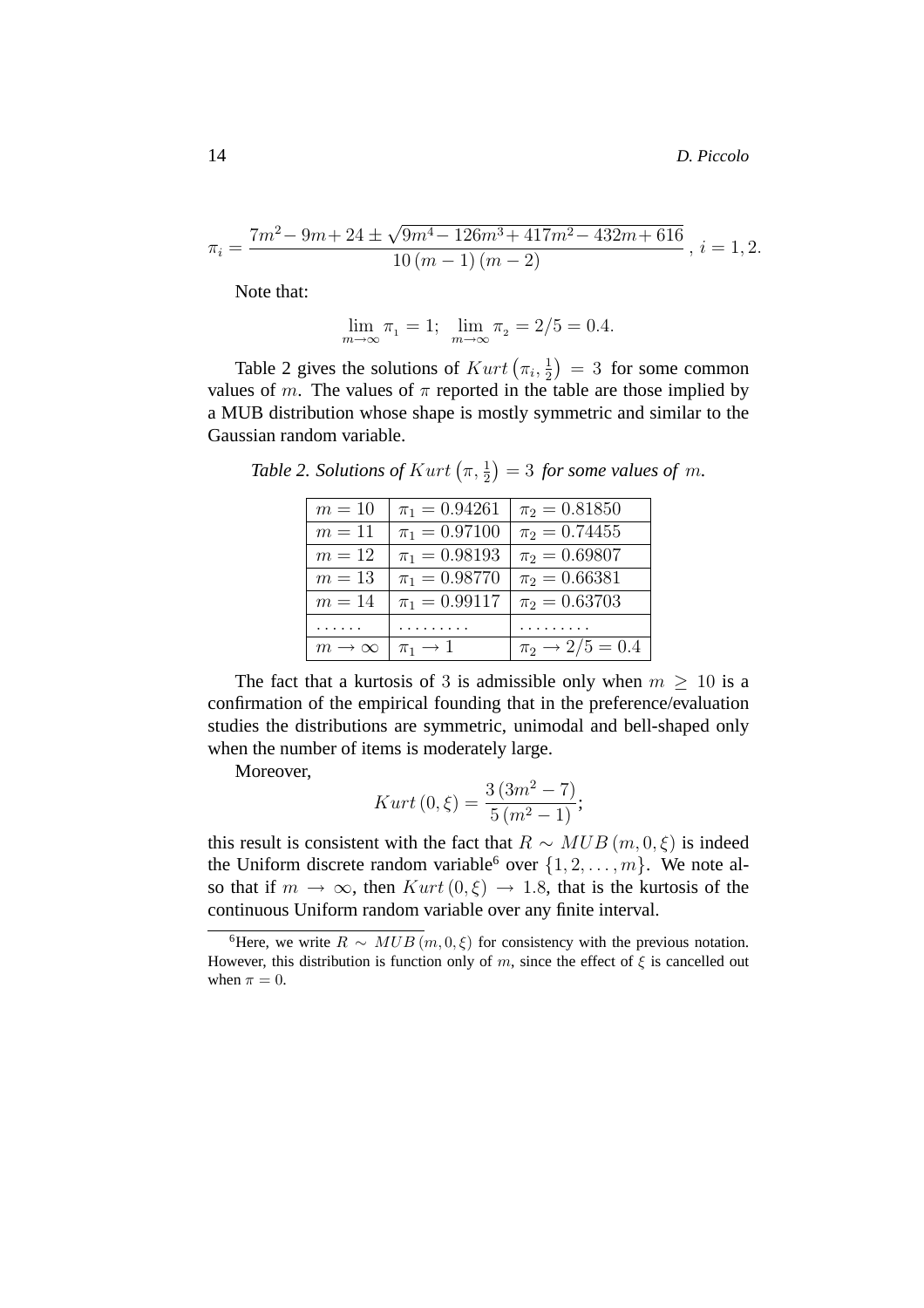Finally, we obtain:

$$
Kurt(1,\xi) = \frac{1+3(m-3)\xi(1-\xi)}{(m-1)\xi(1-\xi)};
$$

and  $Kurt(1,\xi) \rightarrow 3$  if  $m \rightarrow \infty$ . Indeed, when  $\pi = 1$  the MUB distribution is a Shifted Binomial random variable, that is a converging distribution to the Gaussian one for  $m \to \infty$ .

As far as it concerns the kurtosis and asymmetry relationships, the previous discussion confirms that (given a relatively high value of  $m$ ) the MUB random variable converges to the Gaussian distribution if it is symmetric and if  $\pi$  is not too small; in fact, small values of  $\pi$  induce a platykurtic shape in the distribution (like model C in Figure 1).

## *7. Moment estimators for the MUB parameters*

In this section we deal with the derivation of the moment estimators of  $\pi$  and  $\xi$  from the first two sample moments. These relationships produce consistent estimators of the parameters and thus they can be quite effective for getting starting values for an efficient maximum likelihood estimation procedure<sup>7</sup>.

If we compute the sample moments  $m_1, m_2$  from the observed ranks data, then the solutions of the two non-linear equations:

$$
\mathbb{E}(R) = \mu_1(\pi, \xi) = m_1;
$$
  

$$
\mathbb{E}(R^2) = \mu_2(\pi, \xi) = m_2;
$$

are expressed by<sup>8</sup>

$$
\begin{cases} \hat{\xi} = \frac{2\left(1+3m_1m-m^2\right)-3\left(m_1+m_2\right)\pm\sqrt{\Delta}}{3\left(m-2\right)\left(2m_1-m-1\right)}, & \text{if } m_1 \neq \frac{m+1}{2};\\ \hat{\pi} = \frac{2m_1-\left(m+1\right)}{\left(m-1\right)\left(1-2\hat{\xi}\right)}, & \text{if } \hat{\xi} \neq \frac{1}{2}; \end{cases}
$$

 $7$ The effects of good starting points are more relevant in the planning of simulation experiments.

<sup>&</sup>lt;sup>8</sup>The solutions are a couple of two quadratic expressions for each parameter. If these solutions are different, only one of them produces admissible solutions for the parameters.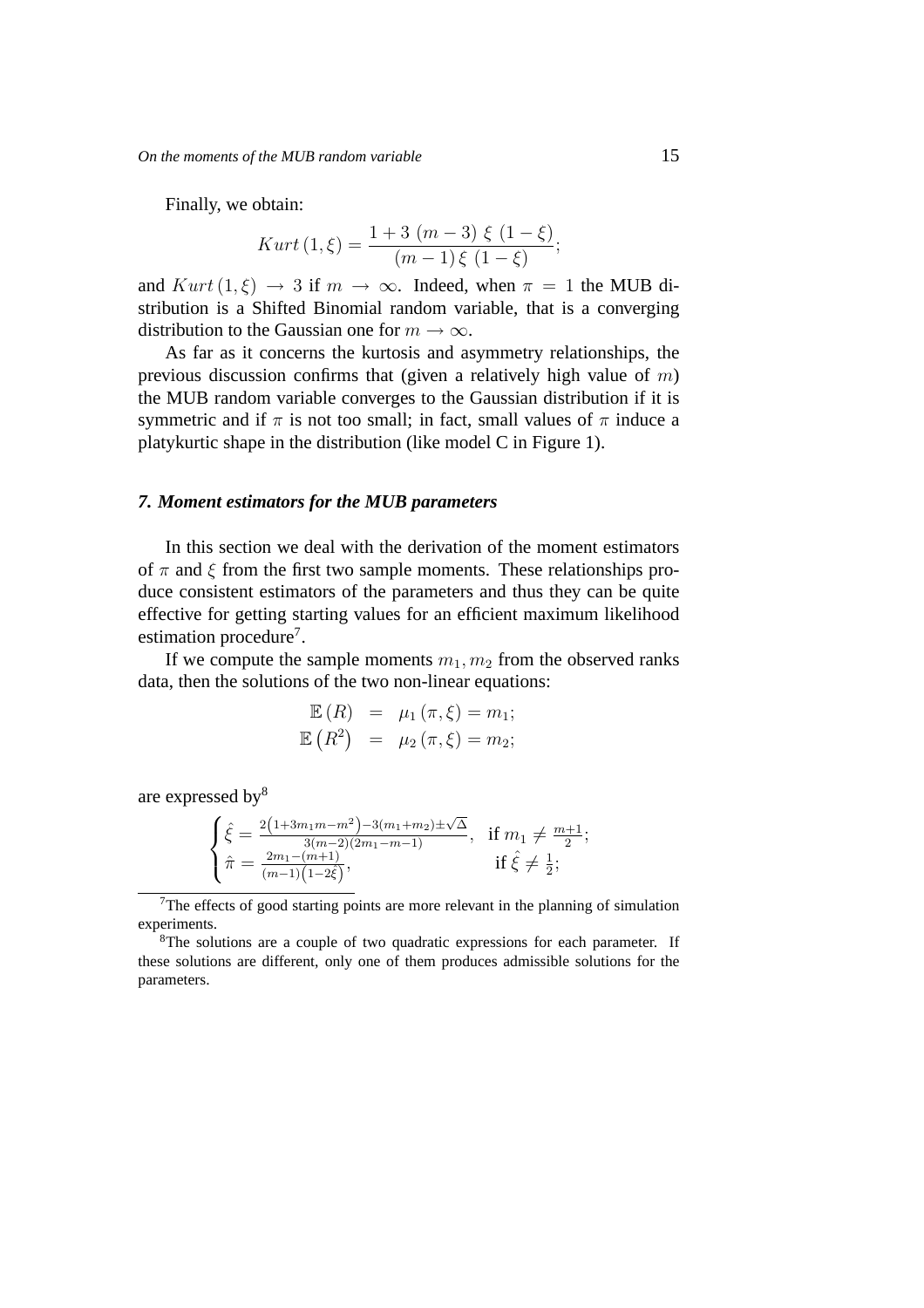where

$$
\Delta = d_0 + d_1 m_1 + d_2 m_1^2;
$$
  
\n
$$
d_0 = m^4 + (3m_2 + 1) m^2 + 3 (3m_2 + 2) m + (4 + 6m_2 + 9m_2^2);
$$
  
\n
$$
d_1 = -3 (m + 1) [m (2m - 1) + 6 (m_2 + 1)];
$$
  
\n
$$
d_2 = 3 (4m^2 + 2m + 7).
$$

We observe that if the empirical distribution of the ranks is perfectly symmetric, the first moment is the midrange:  $m_1 = (m + 1)/2$ , and this implies  $\hat{\xi} = \frac{1}{2}$  $\frac{1}{2}$ . Thus, neither of the previous solutions are defined.

In this case, we let  $\hat{\xi} = \frac{1}{2}$  $\frac{1}{2}$  and we derive the estimates for  $\pi$  from the second moment equation (in fact, in this case, the first equation is not informative for  $\pi$ ). Specifically, for an empirical symmetrical distribution of the ranks the solutions are:

$$
\begin{cases} \hat{\xi} = \frac{1}{2}, & \text{if } m_1 = \frac{m+1}{2};\\ \hat{\pi} = \frac{2(2m^2 + 3m + 1 - 6m_2)}{(m-1)(m-2)}, & \text{if } \hat{\xi} = \frac{1}{2}. \end{cases}
$$

If we let  $\hat{\theta}_{mom} = (\hat{\pi}_{mom}, \hat{\xi}_{mom})'$  and  $\hat{\theta}_{ML} = (\hat{\pi}_{ML}, \hat{\xi}_{ML})'$  for the moment and maximum likelihood estimates, respectively, then the quantity:

$$
dist = \sqrt{\left(\hat{\theta}_{mom} - \hat{\theta}_{ML}\right)' \left(\hat{\theta}_{mom} - \hat{\theta}_{ML}\right)}
$$

is a measure of the Euclidean distance between the two different estimates. Of course, its range is  $[0, \sqrt{2}]$ .

Then, to show the effectiveness of using the moment estimates, we examine both the statistical efficiencies of the moment estimates and the computational advantages in using these values as a starting points for the E-M algorithm. We choose the 'Cities preferences' expressed by  $n = 183$ young people, a data set fully discussed by D'Elia and Piccolo (2003).

From a statistical point of view, we compare the moment estimates and the maximum likelihood estimates for 12 estimated distributions. These models exhibit quite different locations, variabilities and shapes; thus, this experiment includes a large variety of real ranking situations.

Table 3 presents the different estimates obtained and the Euclidean distance (*dist*) previously defined.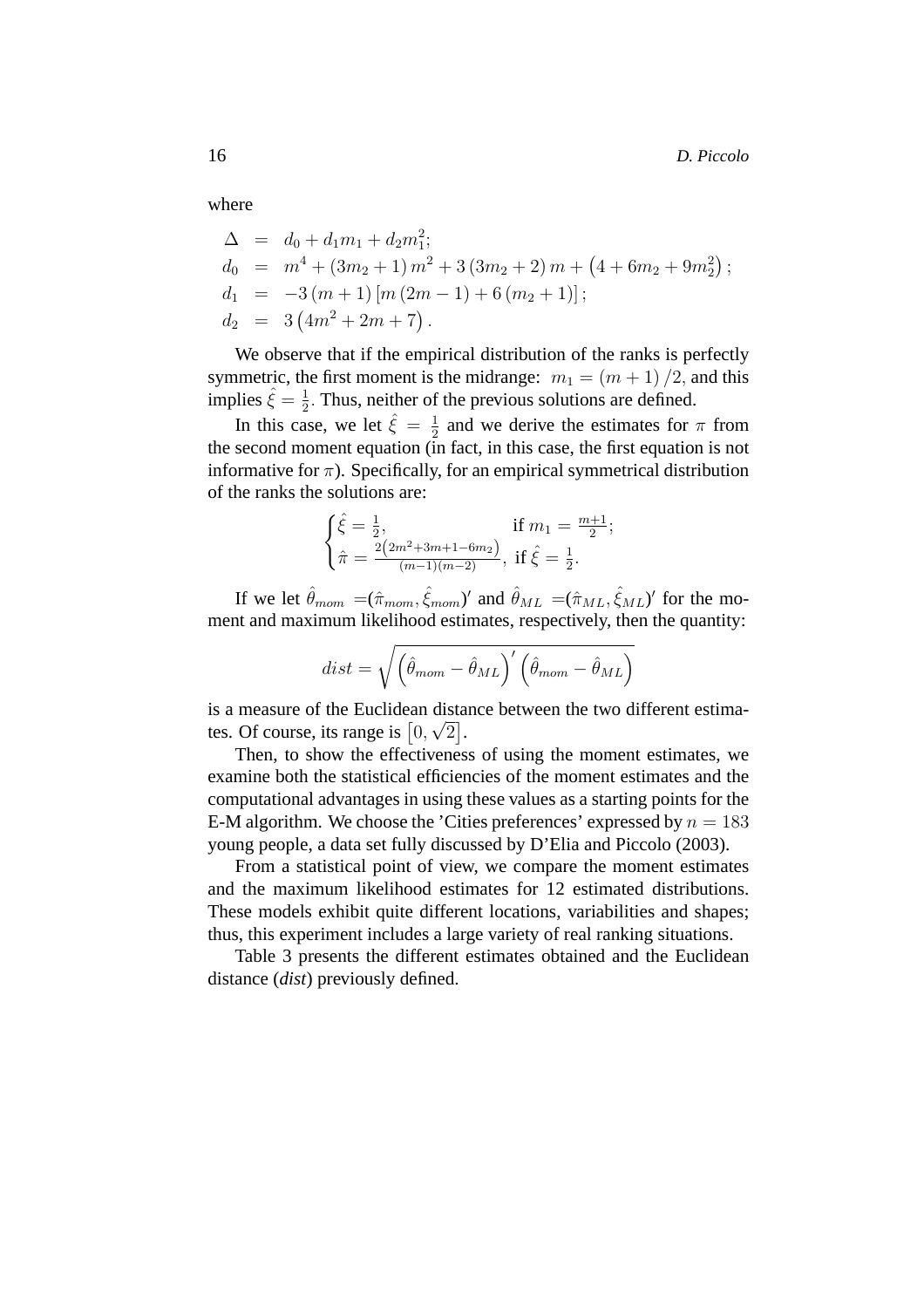| <b>Cities</b>  | $\pi_{mom}$ | $\hat{\xi}_{mom}$ | $\hat{\pi}_{ML}$ | $\hat{\xi}_{ML}$ | dist    |
|----------------|-------------|-------------------|------------------|------------------|---------|
| Florence       | 0.89279     | 0.86971           | 0.83369          | 0.87884          | 0.05980 |
| Venice         | 0.53843     | 0.56439           | 0.53480          | 0.57872          | 0.01478 |
| Turin          | 0.69113     | 0.23111           | 0.33974          | 0.14190          | 0.36254 |
| Bari           | 0.81228     | 0.18621           | 0.67249          | 0.16480          | 0.14142 |
| <b>Bologna</b> | 0.64931     | 0.82385           | 0.53869          | 0.84661          | 0.11294 |
| Catania        | 0.79513     | 0.22272           | 0.63518          | 0.20490          | 0.16094 |
| Genoa          | 0.67658     | 0.45479           | 0.64187          | 0.48942          | 0.04903 |
| Palermo        | 0.76662     | 0.27114           | 0.63137          | 0.28688          | 0.13616 |
| Milan          | 0.60985     | 0.34815           | 0.15460          | 0.30267          | 0.45752 |
| <b>Naples</b>  | 0.67649     | 0.84161           | 0.56582          | 0.86156          | 0.11245 |
| Rome           | 0.83037     | 0.87346           | 0.74971          | 0.88884          | 0.08211 |
| Verona         | 0.51337     | 0.20128           | 0.16803          | 0.01364          | 0.39302 |

*Table 3. A comparison between moment and ML estimates.*

Although in some limited case (Turin, Milan, Verona) there is a substantial discrepancy between the two estimates (mainly for the  $\pi$  parameter), the results confirm that the preliminary moments estimates are generally quite good as a starting point for the final maximum likelihood estimates. With a few exceptions, the distance between initial and final estimates on the parametric space is a very small quantity.

Then, from a computational point of view, we compare the number of iterations that the same E-M algorithm required in order to reach the convergence to the final maximum likelihood estimates. Indeed, we examine the effects of the following starting points:

$$
\begin{aligned}\n\theta_{init}^{(0)} &= (0.1, 0.1)'; \\
\theta_{DP}^{(0)} &= \left(0.5, \frac{m - m_1}{m - 1}\right)'; \\
\theta_{mom}^{(0)} &= \left(\hat{\pi}_{mom}, \hat{\xi}_{mom}\right)'.\n\end{aligned}
$$

The rationale for these values derives from the following considerations: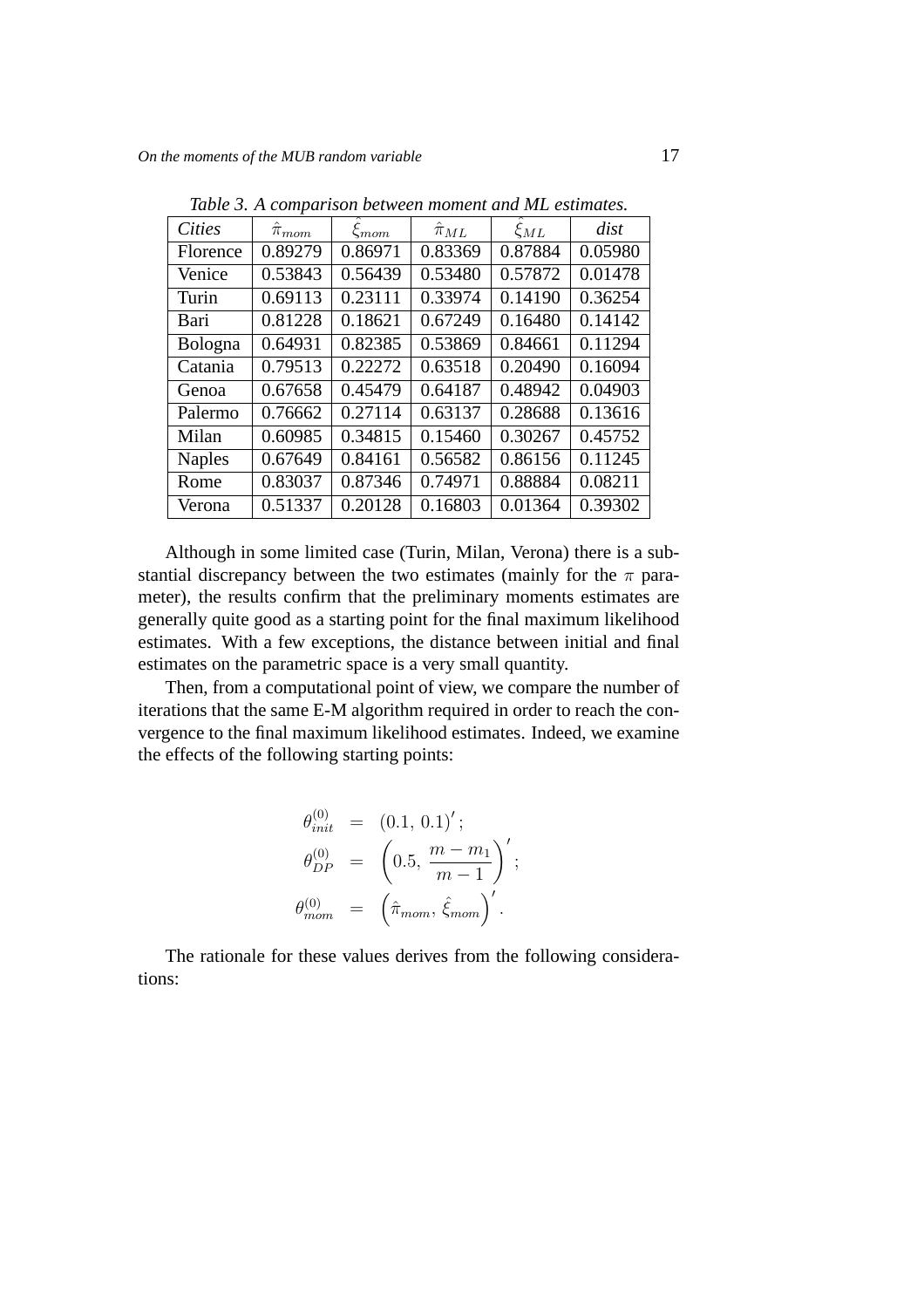- the  $\theta_{init}^{(0)}$  values set the starting points at 0.1, assuming no preliminary information on the parameters estimates;
- the  $\theta_{DP}^{(0)}$  values were proposed by D'Elia and Piccolo (2003). They set the  $\pi$  initial estimate at its midrange and the  $\xi$  at the ML estimate of the shifted Binomial component of the mixture. Thus, the  $\xi$  initial estimates uses the sample information contained in the sample rank average  $m_1$ ;
- the  $\theta_{mom}^{(0)}$  values are the moment estimates previously discussed.

Finally, we let  $NIT\left(\theta_{init}^{(0)}\right)$ ,  $NIT\left(\theta_{DP}^{(0)}\right)$ ,  $NIT\left(\theta_{mom}^{(0)}\right)$  be the number of iterations required for the convergence in the three starting values approaches, respectively. In Table 4, the numbers in bold italics indicates for each model the best result in terms of minimum number of iterations required for the convergence.

| <b>Cities</b> | (0)<br>NIT<br>init | (0)<br>NIT | $\theta_{mom}^{(0)}$<br>NIT |
|---------------|--------------------|------------|-----------------------------|
| Florence      | 42                 | 20         | 17                          |
| Venice        | 47                 | 20         | 13                          |
| Turin         | 74                 | 89         | 86                          |
| Bari          | 29                 | 20         | 23                          |
| Bologna       | 54                 | 20         | 21                          |
| Catania       | 33                 | 21         | 26                          |
| Genoa         | 41                 | 26         | 22                          |
| Palermo       | 35                 | 25         | 24                          |
| Milan         | 188*               | 90         | 85                          |
| <b>Naples</b> | 57                 | 19         | 21                          |
| Rome          | 48                 | 18         | 17                          |
| Verona        | 59                 | 81         | 70                          |

*Table 4. Number of iterations for the convergence of E-M algorithms.*

(**\***) *Convergence achieved at a singular point.*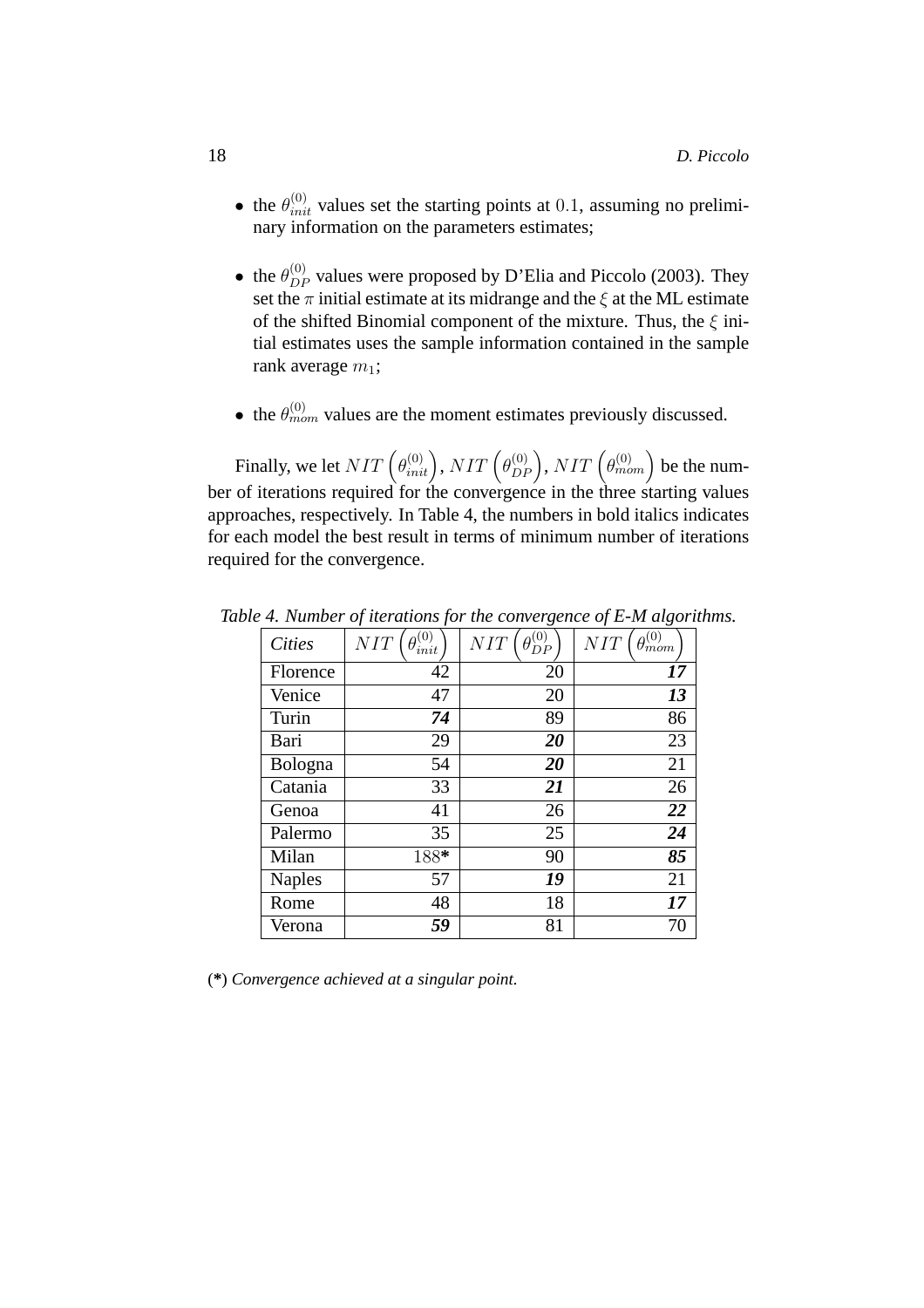The results confirm the relevance of the starting values in carrying out the E-M algorithm. As a matter of fact, Table 4 shows no definite dominance of a single approach, although the second and the third method for the starting values are the only suitable candidates, with a distinct preference for the moment estimator in the case of well behaved data. The fact that in one case (Milan data) generic starting values implied a convergence of the E-M algorithm towards a singular point is a further evidence of the usefulness of a consistent preliminary estimates in this kind of numeric procedures.

#### *8. Concluding remarks*

In this paper, we have derived the formulae for the asymmetry and the kurtosis of the MUB random variable and we have discussed their interpretations over the admissible parametric space.

Finally, we obtained the moment estimates for the MUB distribution parameters and we checked their usefulness with respect to several models estimated on a real data set.

In this regard, further developments include the possibility to set the moment solutions as automatic starting points in the E-M algorithms of the maximum likelihood procedure. The statistical and numerical efficiencies of this proposal should be evaluated by a simulation experiment to be planned by generating data from several MUB models well spread over the parametric space.

*Acknowledgments*: We thank the support received by the Dipartimento di Scienze Statistiche, University of Naples Federico II and the research structures offered by the Centro per la Formazione in Economia e Politica dello Sviluppo Rurale, Portici. We thank a referee for helpful comments to a preliminary version of the paper.